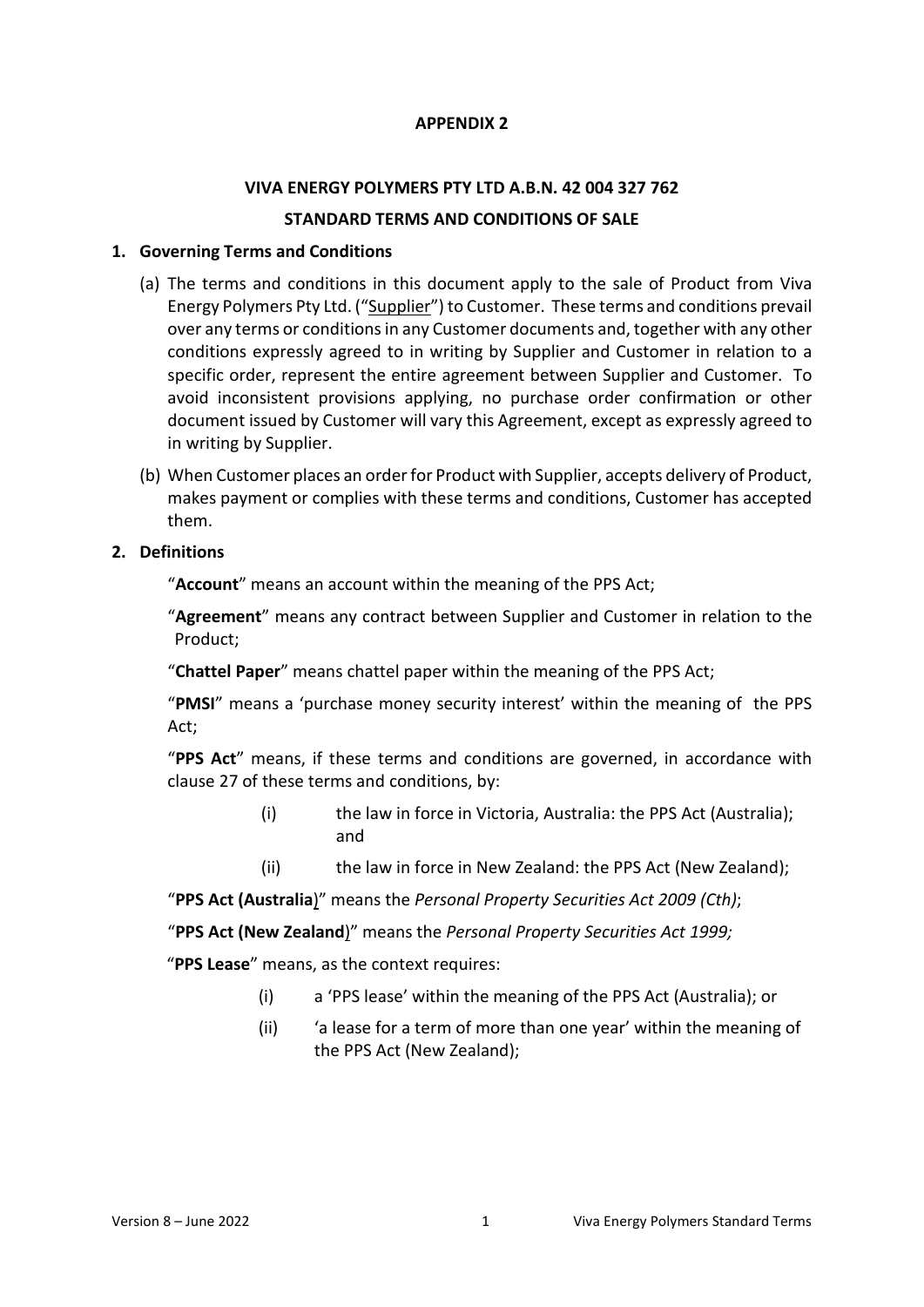"**Proceeds**" means 'proceeds' within the meaning of the PPS Act;

"**Product**" means all or any part of materials or goods supplied or to be supplied to Customer by Supplier;

"**Secured Moneys**" means all debts and monetary liabilities Customer owes to Supplier on any account or in relation to any agreement between Supplier and Customer for the sale of Product and in any capacity and irrespective of whether the debts or liabilities:

- (i) are present or future;
- (ii) are actual, prospective, contingent or otherwise;
- (iii) are at any time ascertained or unascertained;
- (iv) are owed or incurred by or on account of Customer alone, or severally or jointly with any other person;
- (v) are owed to or incurred for the account of Supplier alone, or severally or jointly with any other person;
- (vi) are owed to any other person as agent (whether disclosed or not) for or on behalf of Supplier;
- (vii) are owed or incurred as principal, interest, fees, charges, taxes, damages (whether for breach of contract or tort or incurred on any other ground), losses, costs or expenses, or on any other account;
- (viii) are owed to or incurred for the account of Supplier directly or as a result of:
	- A. the assignment to Supplier of any debt or liability of Customer; or
	- B. any other dealing with any such debt or liability;
- (ix) are owed to or incurred for the account of Supplier before the date of this Agreement, before the date of any assignment of this Agreement by Customer to any other person or otherwise; or
- (x) comprise any combination of the above.

"**Security Agreement**" means a security agreement within the meaning of the PPS Act;

"**Security Interest**" means a security interest within the meaning of the PPS Act; and

"**Verification Statement**" means a verification statement within the meaning of the PPS Act.

#### **3. Security Interests**

- (a) Under this Agreement, Customer grants Security Interests to Supplier including without limitation:
	- i. first, a retention of title in respect of the Product (in accordance with clause 9);
	- ii. secondly, a charge over the Product (in accordance with clause 10); and
	- iii. thirdly, over Value Added Goods (in accordance with clause 9(f)(ii)).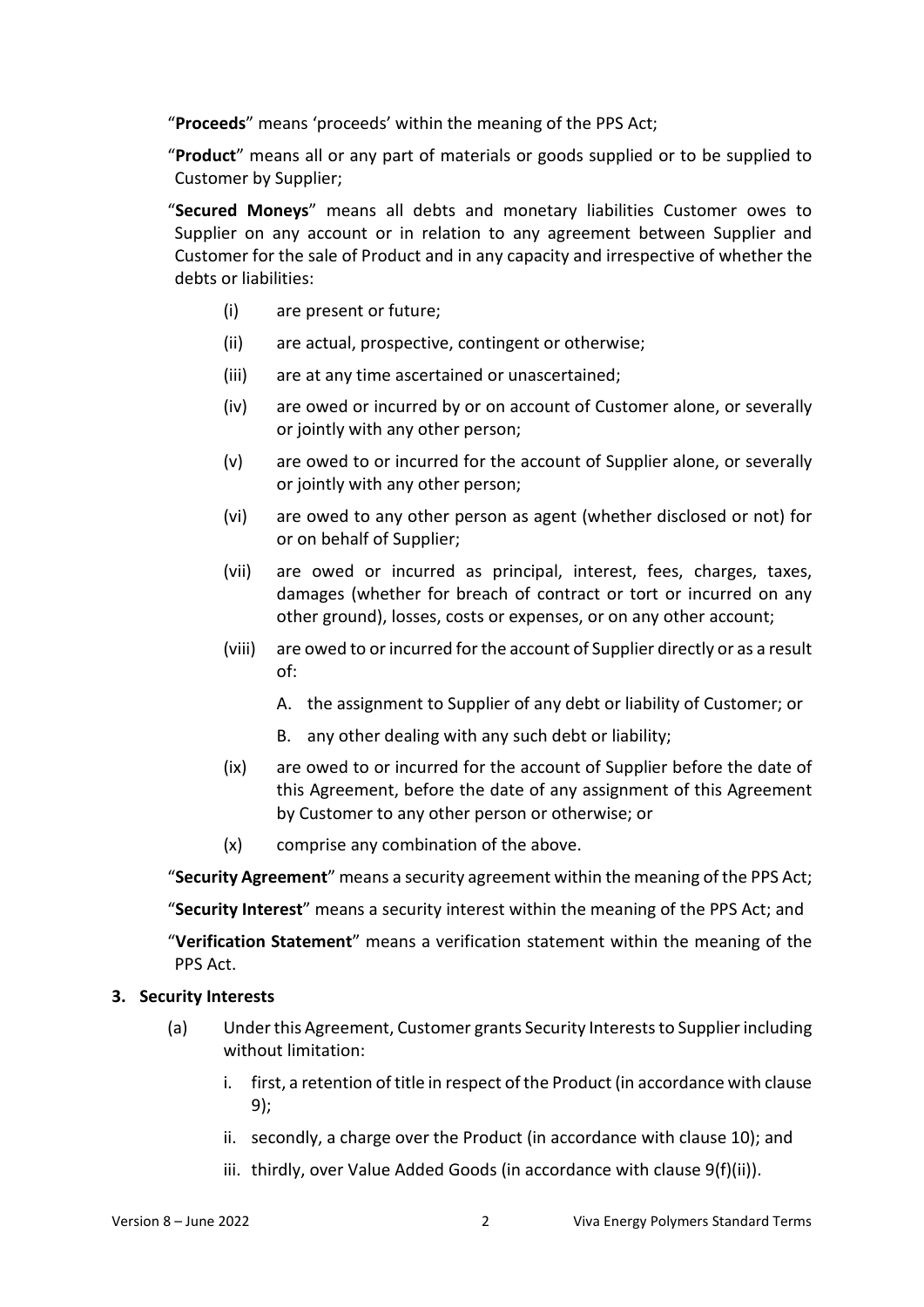- (b) This Agreement constitutes a Security Agreement.
- (c) Supplier may perfect its Security Interests by lodging a financing statement on the Personal Property Securities Register established under the PPS Act.

## **4. Quotations and Price**

(a) If Supplier gives Customer a quotation, Supplier is not making Customer an offer. Supplier may withdraw or alter the quotation without giving Customer notice. If Supplier does not withdraw the quotation, it is valid for the period stated (or if no period is stated, for thirty (30) days from its date).

Any description of the Product in a quotation or elsewhere is given for the purposes of identification only and will not give rise to a contract of sale by description.

- (b) An order placed by Customer will become binding on Supplier only when Supplier accepts it in writing or when Supplier delivers the Product, whichever is earlier.
- (c) Unless Supplier otherwise agrees in writing, the price of the Product will be in accordance with the Supplier's price list or the price for the Product otherwise current at the time Supplier accepts the order. Any price concession or discount Supplier provides to Customer will cease to apply if Customer breaches this Agreement. Supplier may vary the price charged for the Product, effective for all orders placed after Supplier gives written notice to Customer.
- **5. GST**
	- (a) Unless stated otherwise, the price does not include goods and services tax (GST) (as defined in Australia in A New Tax System (Goods and Services Tax) Act 1999 (Cth), or as payable in New Zealand under the Goods and Services Tax Act 1985).
	- (b) To the extent that any supply made under or in connection with this Agreement is a taxable supply, the GST exclusive consideration otherwise to be paid or provided for that taxable supply is increased by the amount of any GST payable in respect of that taxable supply and that amount must be paid at the same time and in the same manner as the GST exclusive consideration is otherwise to be paid or provided. The supplier must provide a tax invoice to the recipient of the taxable supply.
	- (c) If a government or other competent authority imposes, alters or repeals any tax or other levies in connection with the manufacturing, sale, exports or delivery (including but not limited to any tax or other levies on raw materials), Supplier may at any time adjust the price accordingly or may rescind the Agreement by written notice to Customer.
		- (d) Each party must bear its own costs arising out of the negotiation, preparation and execution of this Agreement.
		- (e) This clause 12 survives the expiry or termination of this Agreement.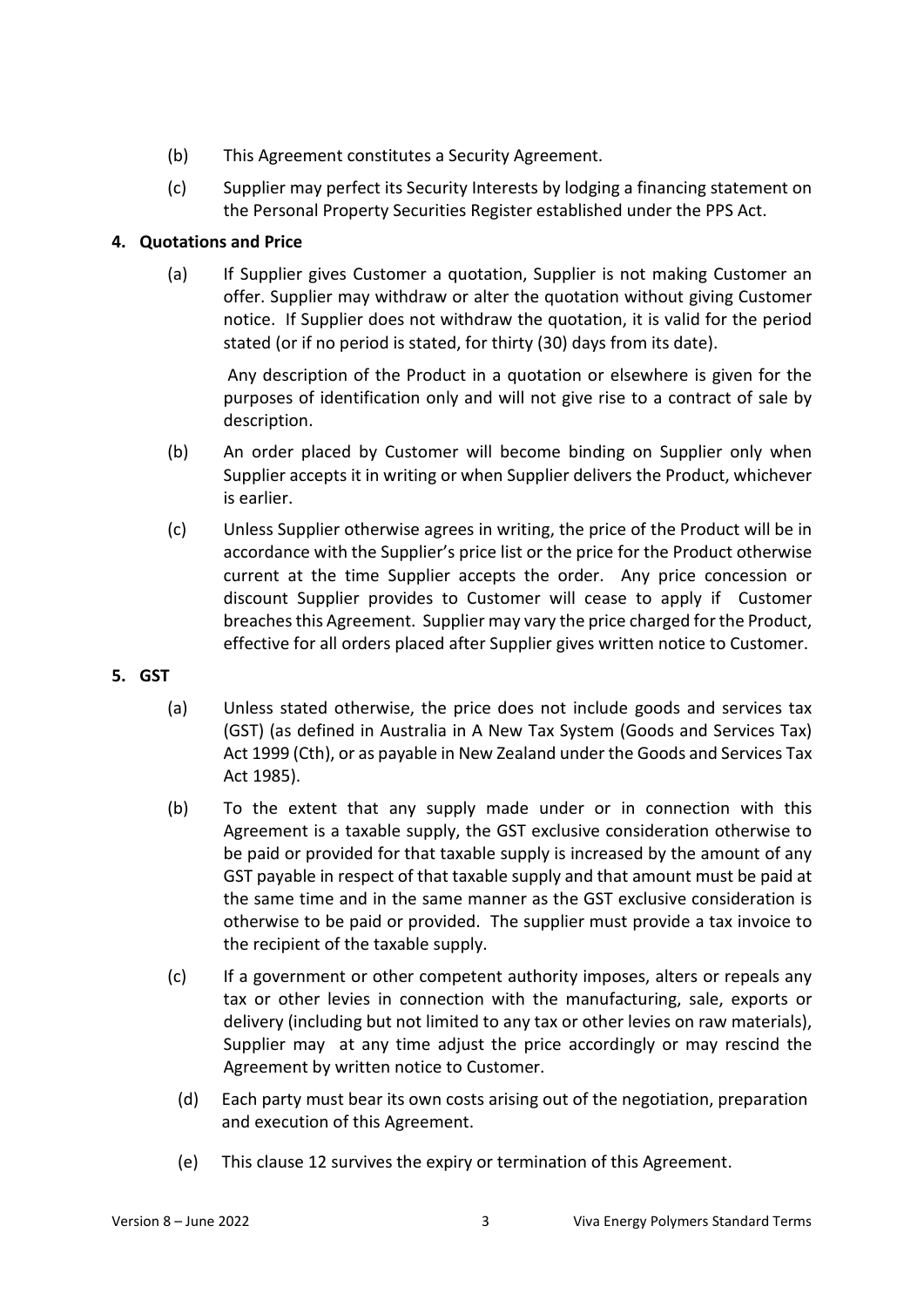### **6. Payment**

- (a) Unless otherwise agreed in writing, Customer must pay Supplier for the Product purchased within twenty-one (21) days after the end of the month in which the Product was delivered, without setting off any amounts Supplier may owe to Customer. Supplier reserves the right to set off any amount Supplier owes to Customer, against any amount Customer owes to Supplier.
- (b) When the payment due date falls on a weekend or public holiday, payment will be made on the prior working day.
- (c) Payment will be made by Customer direct to Supplier's bank account through Supplier's Electronic Funds Transfer (EFT) facility.
- (d) Supplier may require immediate payment of all unpaid monies (whether or not actually due by Customer):

if any of the following occurs:

- A. an order is made, or a resolution is passed, to wind up Customer, a meeting is called to consider a resolution to wind up Customer or a provisional liquidator is appointed;
- B. a receiver or receiver and manager is appointed over the whole or part of Customer's business or assets;
- C. Customer enters any arrangement or composition with any of Customer's creditors;
- D. Customer is placed under administration, a meeting is called or some other step taken to place Customer under administration;
- E. Customer cannot pay its debts as they fall due; or
- F. Customer does not comply with this Agreement, or
- (ii) if Supplier considers (in its sole discretion) that Customer's creditworthiness has become unsatisfactory.
- (e) If Customer does not pay in full by the due date, Supplier may charge Customer a late payment fee. This late payment fee is a daily charge applied on each day from the due date until full payment is made, and is a reasonable pre-estimate of Supplier's loss resulting from Customer's failure to make payment when it is due. The daily charge (including GST) is the overdue amount multiplied by the Daily Rate. The "Daily Rate" is the rate determined by dividing the Annual Rate by 365. On any day the "Annual Rate" is the rate that is 2% per annum above the prevailing ANZ prime overdraft rate for overdrafts of \$100,000 or more.
- (f) Customer must pay all expenses incurred by Supplier in enforcing its rights under this Agreement.
- (g) Supplier may require Customer to pay cash when or before the Product is dispatched, or to provide security that Supplier deems satisfactory.
- (h) If Customer fails to make any payment in full as and when it is due and until the payment has been made, or if any of the events referred to in Clause 6(d)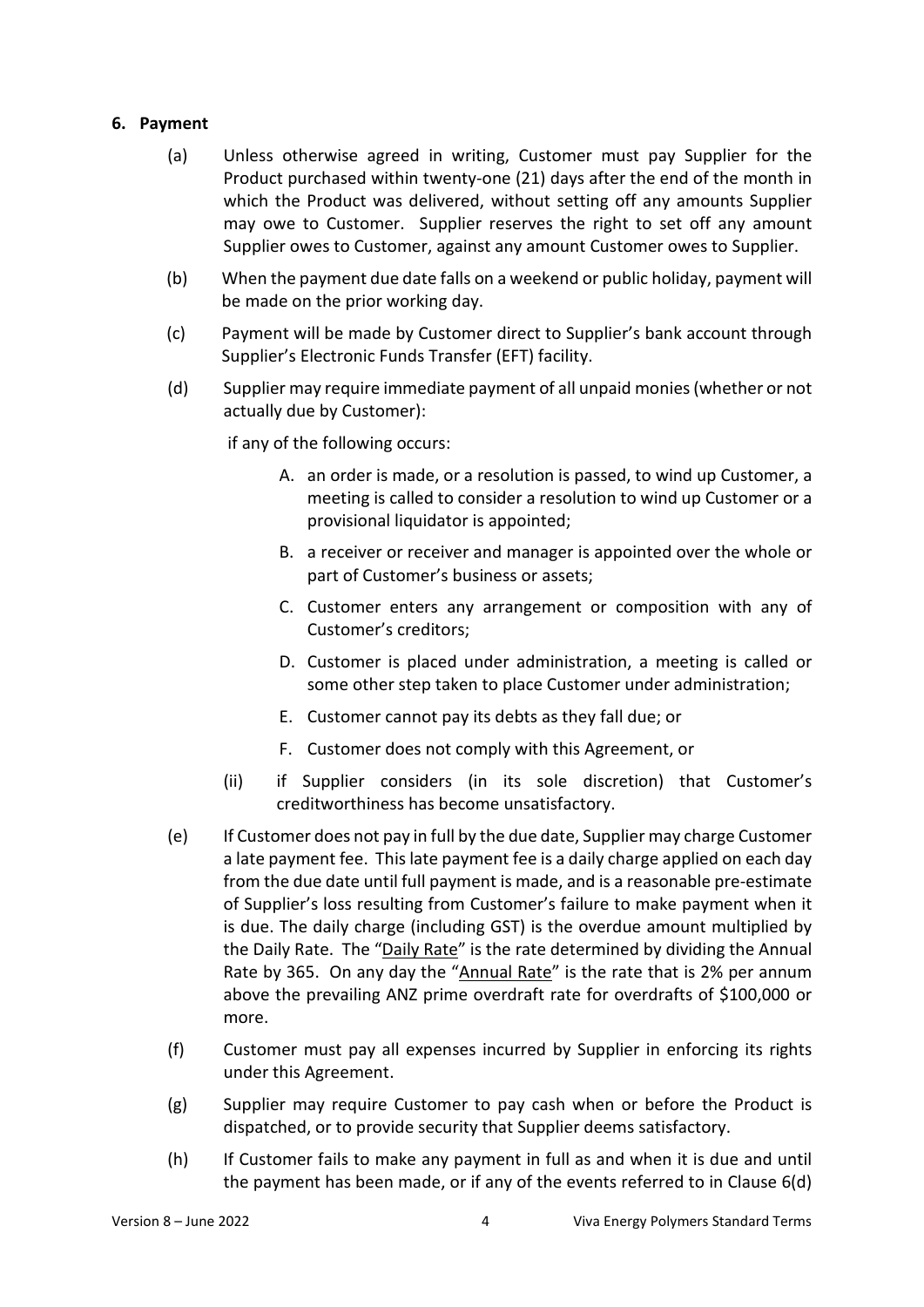occur, Supplier may, in addition to other things, withhold any Product or parts of Product in transit, suspend or cancel the supply of Product under any accepted order or suspend the acceptance of any further orders made by Customer.

(i) Any order made by Customer or quotation given by Supplier to Customer is subject to general credit approval and specific credit limits Supplier sets for Customer in its reasonable discretion. If Customer places an order which, on its own or cumulated with the value of previous orders for which Supplier has not yet received payment in full, exceeds the credit limit set by Supplier for Customer, Supplier may in its sole and absolute discretion, at any time and without notifying Customer, suspend or cancel those orders or all or any part of any delivery under such orders, for as long as Customer's credit limit is exceeded, including any order which Supplier has already confirmed.

### **7. Delivery**

- (a) Any delivery time given is only an estimate. Supplier is not liable to Customer for any loss or damage suffered or incurred as a result of late or early delivery.
- (b) Customer must accept and pay for the Product even if delivered late.
- (c) The terms of delivery will be as agreed between Customer and Supplier for each order. The terms of delivery will be interpreted on the basis of Incoterms 2010, except in the case of a conflict with this Agreement (in which case this Agreement will prevail) or unless otherwise agreed.
- (d) Unless otherwise agreed in writing, delivery takes place when Supplier notifies Customer that they may collect the Product from Supplier's premises or the Product is otherwise collected from Supplier's premises on Customer's behalf.
- (e) Supplier may deliver the Product in installments. Each installment will be treated as a sale under this Agreement. If Supplier fails to deliver any installment, Customer must still accept and pay for the remaining installments. If Customer does not pay for an installment, Supplier may treat the nonpayment as a breach of contract relating to the other installments.
- (f) If Supplier and Customer agrees to arrange delivery of the Product to Customer's premises, Customer undertakes to provide adequate and proper facilities for the reception and storage of the Product at the expected delivery date and Customer warrants that those facilities comply with all relevant statutes or regulations, including health and safety regulations and that all necessary permits and licences have been obtained.

### **8. Risk**

Risk of damage to or loss of the Product passes to Customer at the time of delivery. Supplier is not liable to Customer for any loss or damage or deterioration of the Product after delivery, even if Supplier arranged freight.

## **9. Title**

(a) Supplier retains title to and ownership of the Product until Customer has paid all monies owed to Supplier in respect of the supply of the Product.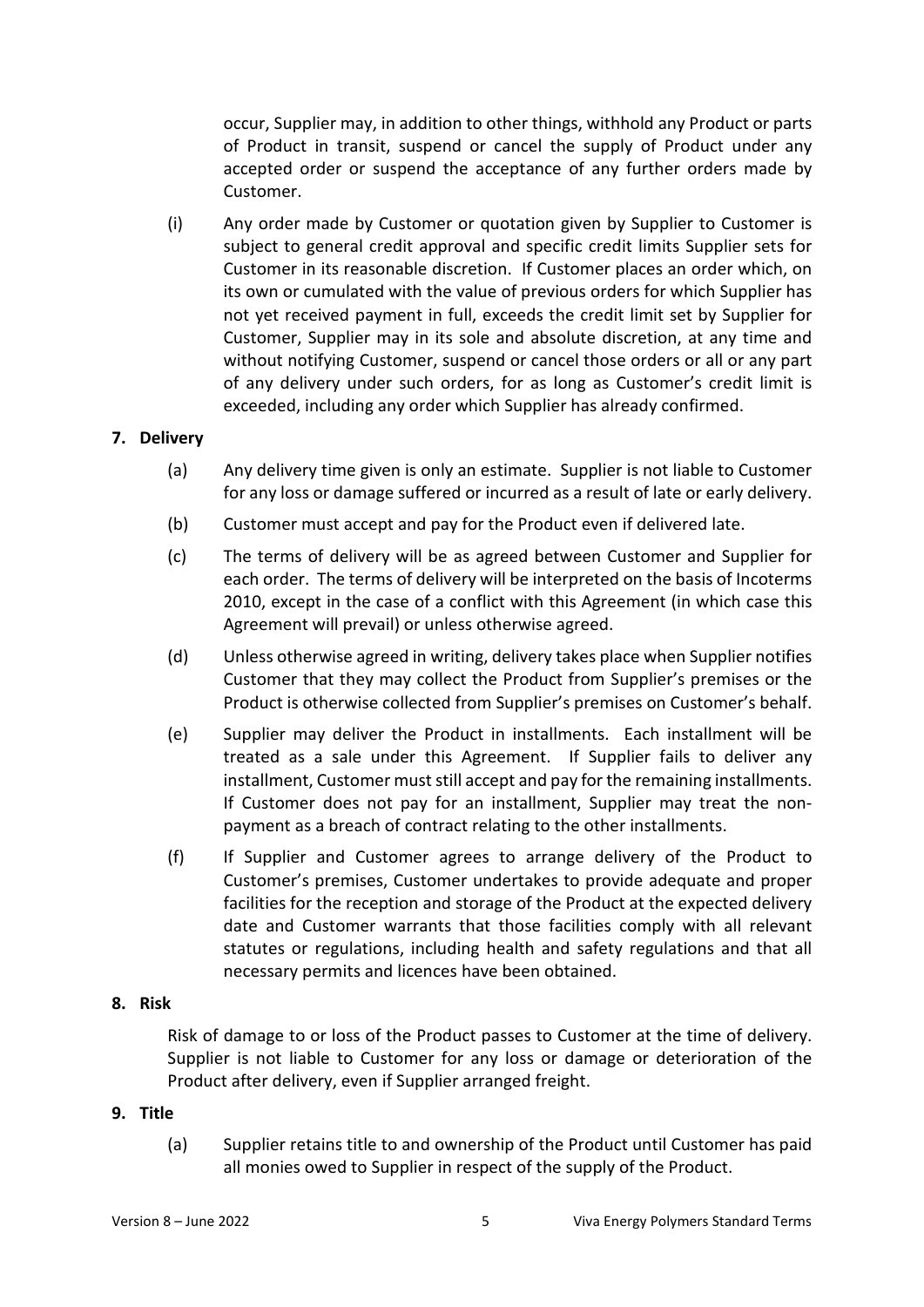- (b) Customer acknowledges and agrees that:
	- (i) Supplier's rights in the Product established by clause 9(a) are a PMSI; and
	- (ii) Supplier will have a PMSI in any Proceeds of the Product.
- (c) Until title passes to Customer, Customer holds the Product on Suppliers behalf as bailee and Customer acknowledges that a fiduciary relationship exists between Customer and Supplier. Customer must store the Product so that it is clearly identifiable as belonging to Supplier, and Customer must return the Product to Supplier if requested. Supplier can retake possession of any Product in Customer's possession if any of the events in clause 6(d) occur. Customer must take out and pay for insurance sufficient to cover both Supplier's and Customer's interests in the Product. The insurance must be in both the names of Supplier and Customer. At the request of Supplier, Customer will provide a certificate of insurance to show compliance with this clause 9(c).
- (d) Within seven (7) days after the end of each month, Customer must, if requested by Supplier, provide a statement for the relevant month showing the quantity and type of Product used or sold and the quantity and type in Customer's possession. Customer must keep accurate records to support the monthly statements. Customer must allow Supplier to review and copy the records to verify the monthly statements.
- (e) Customer will allow Supplier to enter any premises under Customer's control where the Product is kept for the purposes of inspecting the Product or to repossess the Product in the event of any Customer default under these terms.
- (f) If title in the Product has not passed to Customer, Customer may use the Product in, or subject the Product to, any manufacturing, mixing or other value adding process ("**Value Adding Process**"). If Customer chooses to do so:
	- (i) title in and to the Product will remain with Supplier, unless the effect of the Value Adding Process is to destroy the essential identity or character of the Product, even if benefit accrues to Supplier as a result;
	- (ii) where the essential identity or character of the Product is destroyed, Customer will hold such part of the product of the Value Adding Process as relates to the price of the product which form part of, or a constituent ingredient of, the product on trust for Supplier ("**Value Added Goods**").
- (g) Customer acknowledges that, if any Product or Value Added Goods are sold before Customer has paid for all Product in full, Customer is selling as a fiduciary agent of Supplier, provided that such sales will not give rise to any obligations on Supplier's part. Customer will hold the price of the Product, or the part of the Proceeds that relate to the Product, on trust for Supplier. Customer must hold these Proceeds in a separate account that clearly identifies the Proceeds as monies held on trust for and on behalf of Supplier.
- (h) The Security Interest arising under this clause 9 attaches to the Product when Customer obtains possession of the Product and the parties confirm that they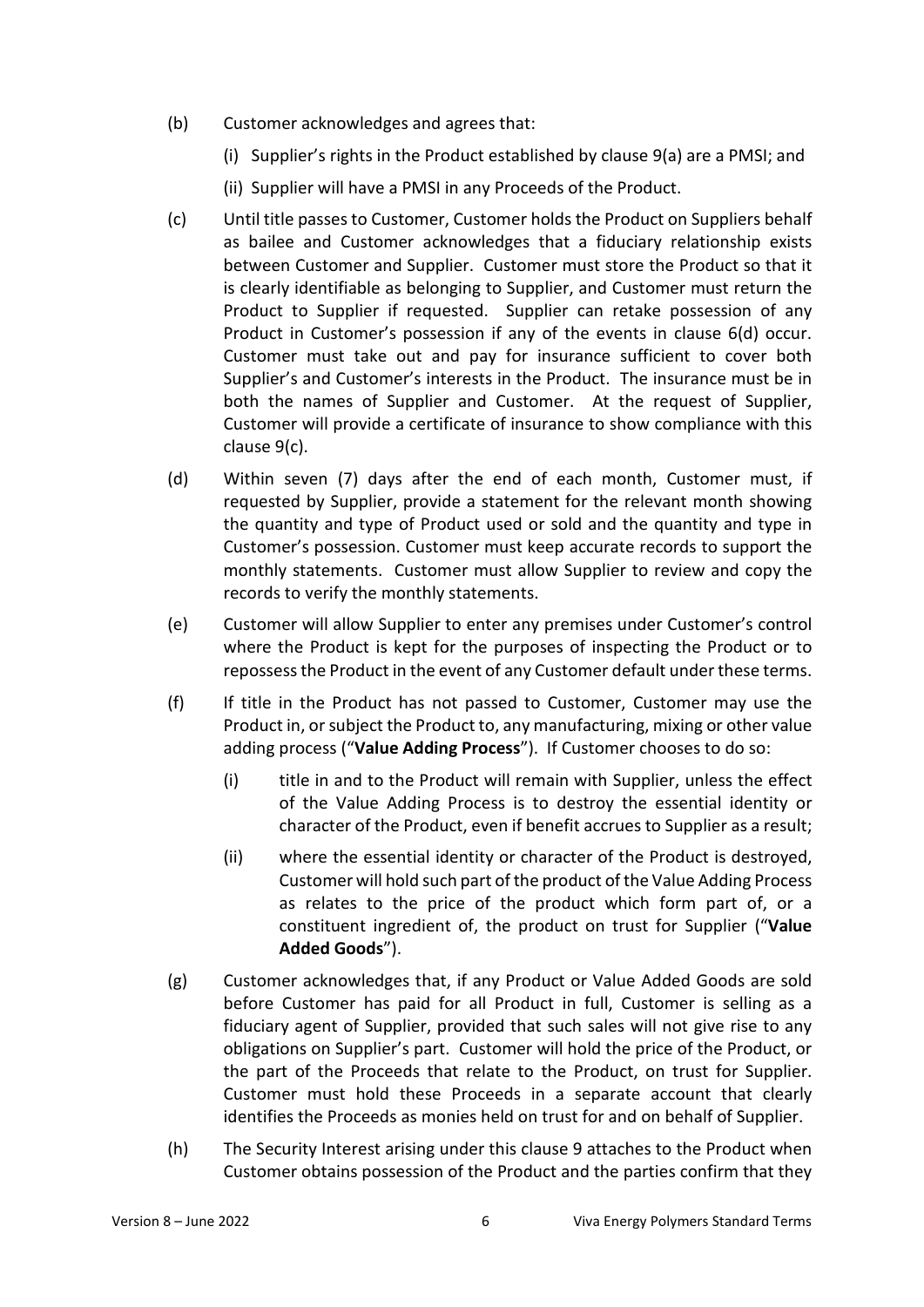have not agreed that any Security Interest arising under this clause 9 attaches at any later time.

### **10. Charge**

In addition to Supplier's rights in clause 9, as security for the due and punctual payment of the Secured Moneys, Customer:

- (a) charges and grants a Security Interest in all of its present and future rights and interest in the Product to Supplier; and
- (b) charges to Supplier, as an additional and separate Security Interest, all present and future Accounts, Chattel Paper and all other rights which form part of or relate to the Product or any part of them at any time.

### **11. PPS Act (Australia) Enforcement Provisions**

- (a) All of the enforcement provisions of Chapter 4 of the PPS Act (Australia) apply to all of the Security Interests created under or referred to in these terms, except as excluded by (b).
- (b) The following provisions of the PPS Act (Australia) will not apply to the enforcement of this these terms:
	- 1) section 95 (notice of removal of accession), to the extent that it requires Supplier to give a notice to Customer;
	- 2) subsection 121(4) (enforcement of liquid assets notice to grantor);
	- 3) section 130 (notice of disposal), to the extent that it requires Supplier to give Customer a notice;
	- 4) paragraph 132(3)(d) (contents of statement of account after disposal);
	- 5) subsection 132(4) (statement of account if no disposal);
	- 6) section 135 (notice of retention);
	- 7) section 142 (redemption of collateral); and
	- 8) section 143 (reinstatement of security agreement).
	- (c) Supplier is also not obliged to give notice of a verification statement under section 157 of the PPS Act (Australia).
	- (d) Customer consents to the waiver of the requirement for notice, copies of documents or information under clause 11(b) and (c) above.

#### **12. PPS Act (New Zealand) Enforcement Provisions**

- (a) The Supplier and the Customer agree that nothing in sections  $114(1)(a)$ ,  $117(1)(c)$ , 133 and 134 of the PPS Act (New Zealand) will apply to these terms and conditions.
- (b) The Supplier and the Customer also agree that the following rights of the Customer as debtor under the PPS Act (New Zealand) will not apply:
	- 1) To receive a statement of account under section 116;
	- 2) to recover surplus under section 119;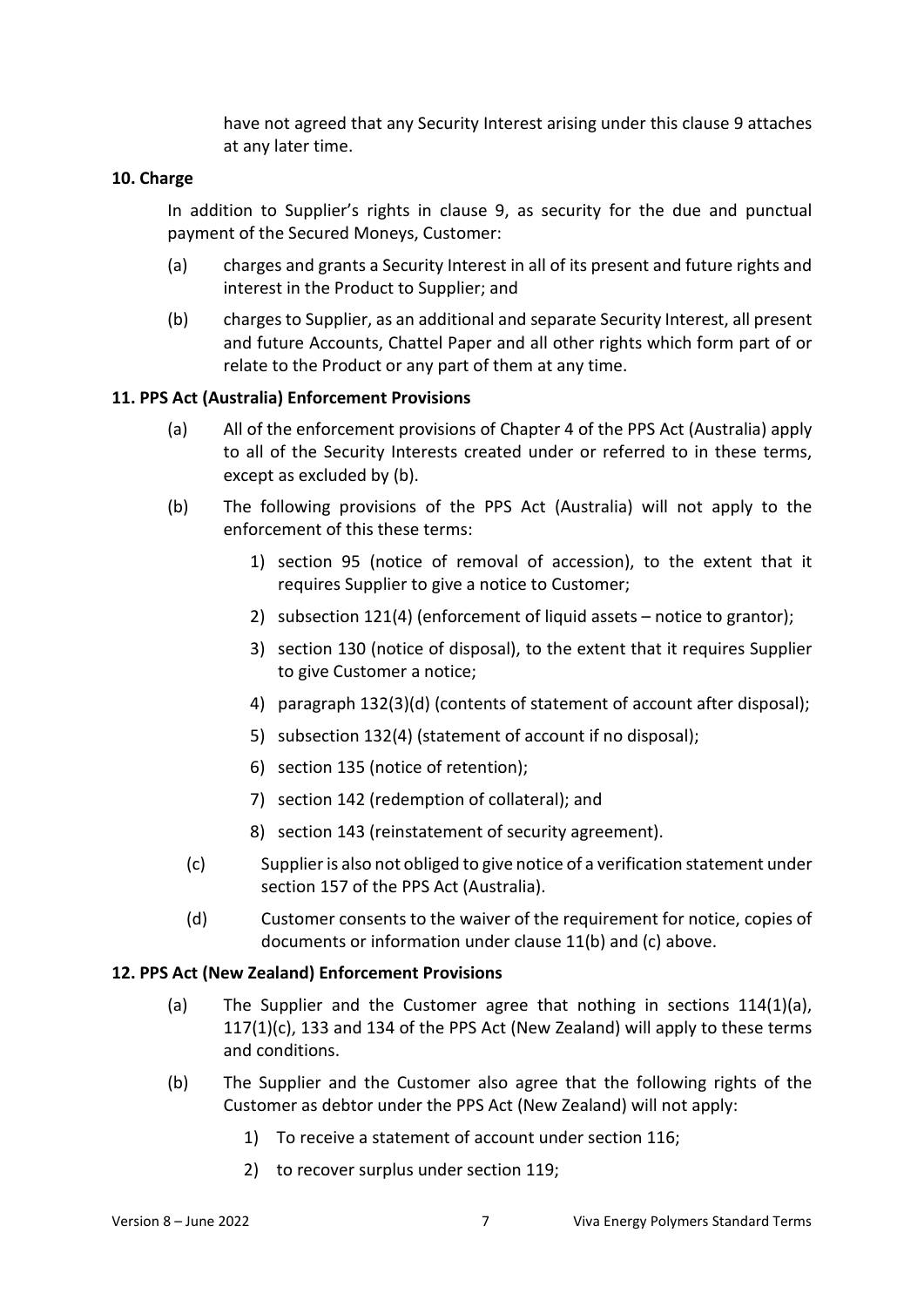- 3) to receive notice of a secured party's proposal to retain collateral under section 120(2);
- 4) object to a secured party's proposal to retain collateral under section 121;
- 5) not to have goods damaged when a secured party removes an accession under section 125;
- 6) refuse permission to remove an accession under section 127;
- 7) receive notice of the removal of an accession under section 129;
- 8) apply to the Court for an order concerning the removal of an accession under section 131; and
- 9) redeem collateral under section 132.

## **13. Quantity Discrepancy**

- (a) If the quantity of Product delivered is less than the amount ordered by Customer, Customer must notify Supplier in writing of the shortfall within seven (7) days after delivery. Otherwise, Customer will be deemed to accept that the correct quantity of Product has been delivered and must pay for Product in full despite the shortfall.
- (b) If the quantity of Product delivered is more than the amount ordered, Customer must immediately inform Supplier in writing and Supplier is entitled to charge Customer for the excess or recover the excess from Customer.

# **14. Change of Circumstances**

In the event of any circumstances arising during the term of this Agreement which would result in changes whereby either the Supplier or Customer is disadvantaged, Supplier and Customer will meet together to endeavour to agree on steps which might be taken in order to eliminate such disadvantage or reduce it. Without limiting the generality of the aforesaid, examples of changes likely to cause hardship might be a significant variation in hydrocarbon feedstock costs, inability to obtain raw materials supplies (e.g., plant shutdown), the closure of Supplier's manufacturing site(s) for any reason, and the rate of exchange between the Australian dollar and other currencies. If during the meeting Supplier and Customer cannot reach an agreement, either Supplier or Customer will have the right to terminate this Agreement upon three (3) months prior written notice to the other party. During this time, previously operating prices will apply. In this Clause 14, "**Supplier**" also includes parent companies and affiliates, joint ventures and joint ventures of parent companies and affiliates, toll manufacturers and toll manufacturers of parent companies and affiliates, whichever produces the Product under this Agreement.

# **15. Termination**

15.1 This Agreement may at any time be terminated immediately by either party (acting reasonably), by written notice to the other party if that other party breaches a material term of this Agreement (not including a warranty) and, if the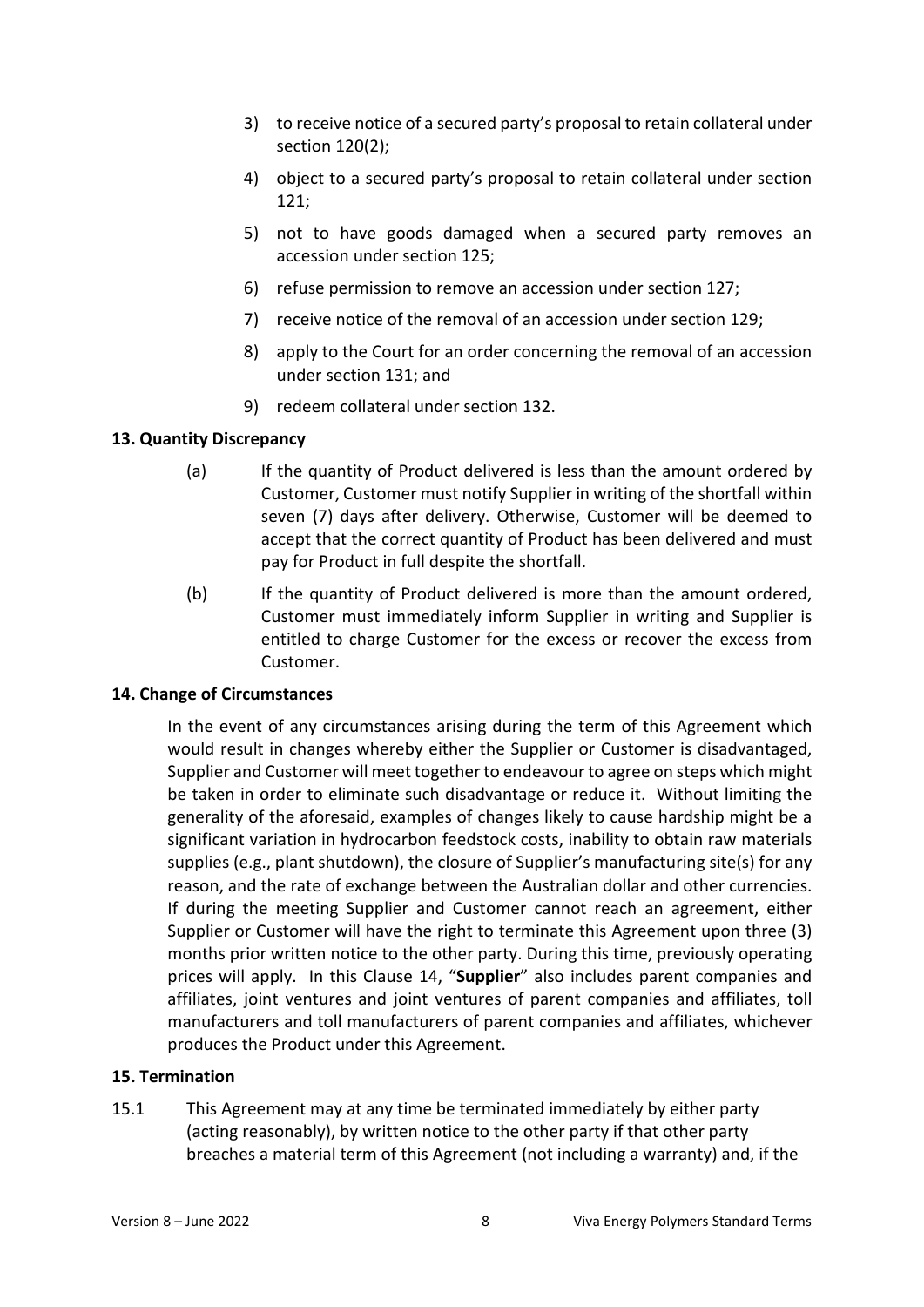breach is capable of being remedied, that other party fails to remedy the breach within 30 days of a written notice requiring the breach to be remedied.

- 15.2 The Supplier may, at any time by giving notice to the Customer, immediately terminate this Agreement if:
	- (a) the Customer becomes insolvent, or enters into any composition or arrangement with creditors, or a petition is presented or a meeting is called for the purpose of winding up the Customer for whatever reason, or the Customer has a manager or receiver or administrator appointed in respect of the whole or any part of its undertaking or assets, or the Customer is declared or becomes bankrupt;
	- (b) there is a change in control of the Customer which has not first been approved in writing by the Supplier, which approval must not be unreasonably withheld; or
	- (c) the Customer has failed to pay an amount by the Due Date on 3 occasions in any 6 month period.
- 15.3 Termination under this clause 15 or otherwise is without prejudice to the rights of either party which have accrued prior to or on such termination and the obligations of the parties which are expressed or implied to continue after the termination of this Agreement will do so.
- 15.4 If at any time:
	- (a) this Agreement is terminated otherwise than by reason of a breach by the Supplier; or
	- (b) any of the events described in clause 15.2 occur,

every amount then owing by the Customer to the Supplier and any amount that has not yet become due in respect of deliveries made before that time, shall become immediately payable by the Customer to the Supplier.

15.5 Nothing in this Agreement requires the Supplier to sell any Products to the Customer unless the Customer has paid for Products previously supplied for which payment is then due and the Customer has otherwise complied with this Agreement.

### **16. Force Majeure**

- (a) Supplier is not liable for failure to comply with this Agreement if the failure (directly or indirectly) arises out of any circumstances which are not within Supplier's reasonable control. If such circumstances occur, Supplier may delay or cancel delivery of the Product or reduce the quantity to be delivered.
	- (b) The following are examples of situations beyond Supplier's reasonable control: strikes; lock-outs; other industrial action (whether or not the Supplier is a party to it or would be able to influence or procure its settlement); accidents; war (declared or undeclared); acts of terrorism; fire; flood; accident, explosion; shortage of power; breakdowns of plant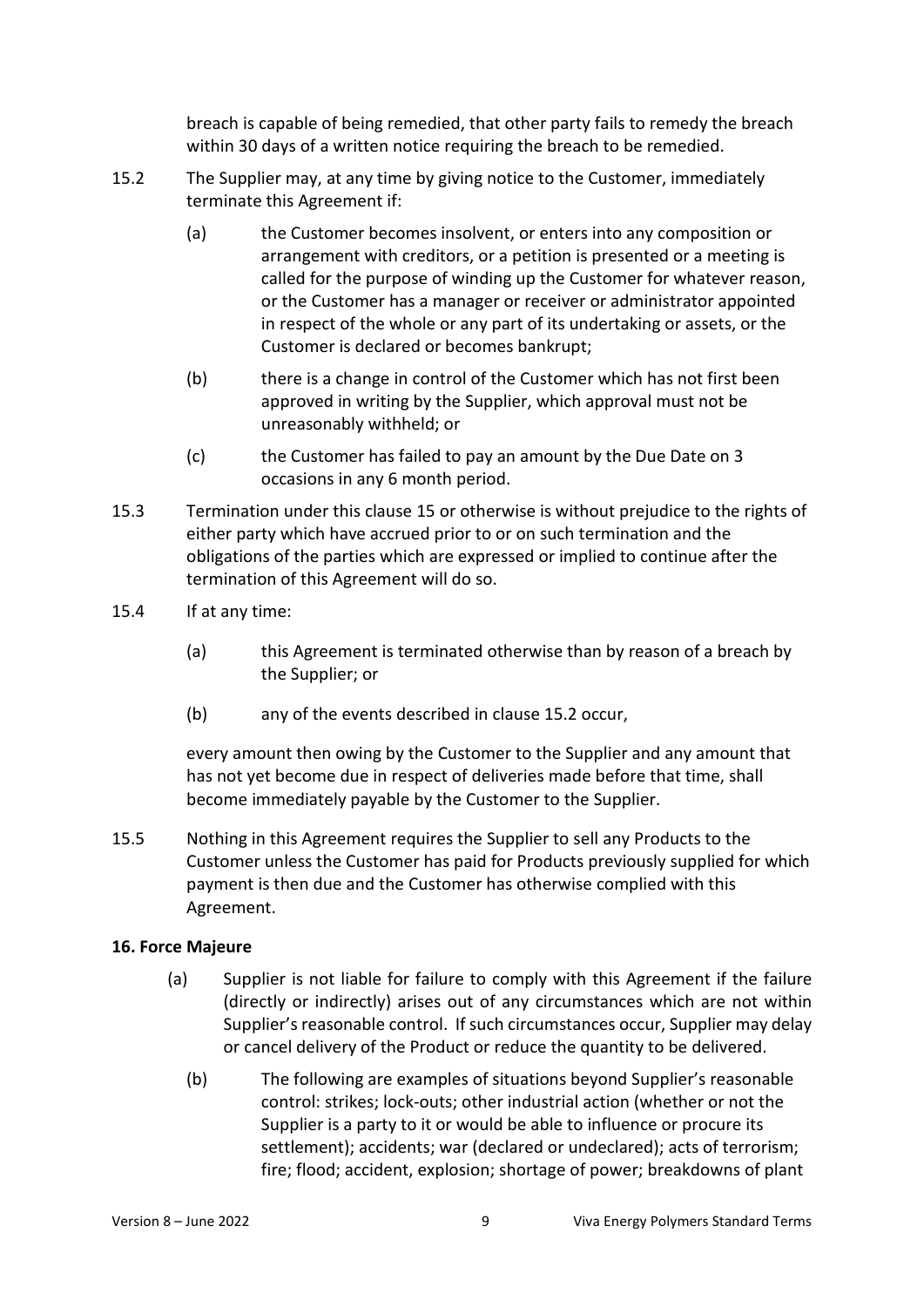or machinery; shortage of, any curtailment or failure of, the supplies of Products or the raw or other materials from the Supplier's normal sources of supply or the Supplier's supplier's sources of supply or of the normal means of transport of Product; acts of God; and any order, request or direction of any local, State or Federal Government, Government authority or instrumentality (within the Commonwealth of Australia or elsewhere).

- (c) Supplier is not obliged to remedy such circumstances. Supplier is especially not obliged to settle any strike, lock-out or any other kind of labor dispute.
- (d) In this Clause 15, "**Supplier**" also includes parent companies and affiliates, joint ventures and joint ventures of parent companies and affiliates, toll manufacturers and toll manufacturers of parent companies and affiliates, whichever produces the Product under this Agreement.

## **17. Cancellation**

- (a) Customer cannot cancel any order or Agreement or return any Product unless Supplier first agrees in writing. Supplier will not agree to any cancellation or return unless Customer indemnifies Supplier for all loss or damage suffered or incurred as a result of the cancellation or return. Supplier may cancel any order or Agreement if Supplier may be unable to supply the Product.
- (b) If any of the events set out in clause 6(d) occur or if the Product remains uncollected after fourteen (14) days from notice that the Product is ready for collection, Supplier may cancel the whole or part of an order or Agreement by giving Customer notice. If Supplier cancels in these circumstances, Customer must pay Supplier for any loss or damage sufferred or incurred as a result of the cancellation, including costs and expenses Supplier incurred before the cancellation and a reasonable cancellation fee fixed by Supplier.
- (c) Customer has no claim against Supplier and Supplier is not liable to Customer for any damage, loss, costs or expenses which Customer may suffer or incur as a result of a cancellation under this clause.

### **18. Medical Applications**

Customer hereby warrants that:

(a) Product will not, directly or indirectly, by Customer or by any third party, be used in any of the following applications without prior written approval by Supplier for each specific product and application: U.S. FDA Class I or Class II medical devices; Health Canada Class I, Class II or Class III medical devices; European Union Class I or Class II medical devices; or similar classifications by any regional, national, or local governments; film, overwrap and/or product packaging that is considered a part or component of one of the aforementioned medical devices; and packaging in direct contact with a pharmaceutical active ingredient and/or dosage form that is intended for inhalation, injection, intravenous administration, nasal spray or ophthalmic (eye) administration.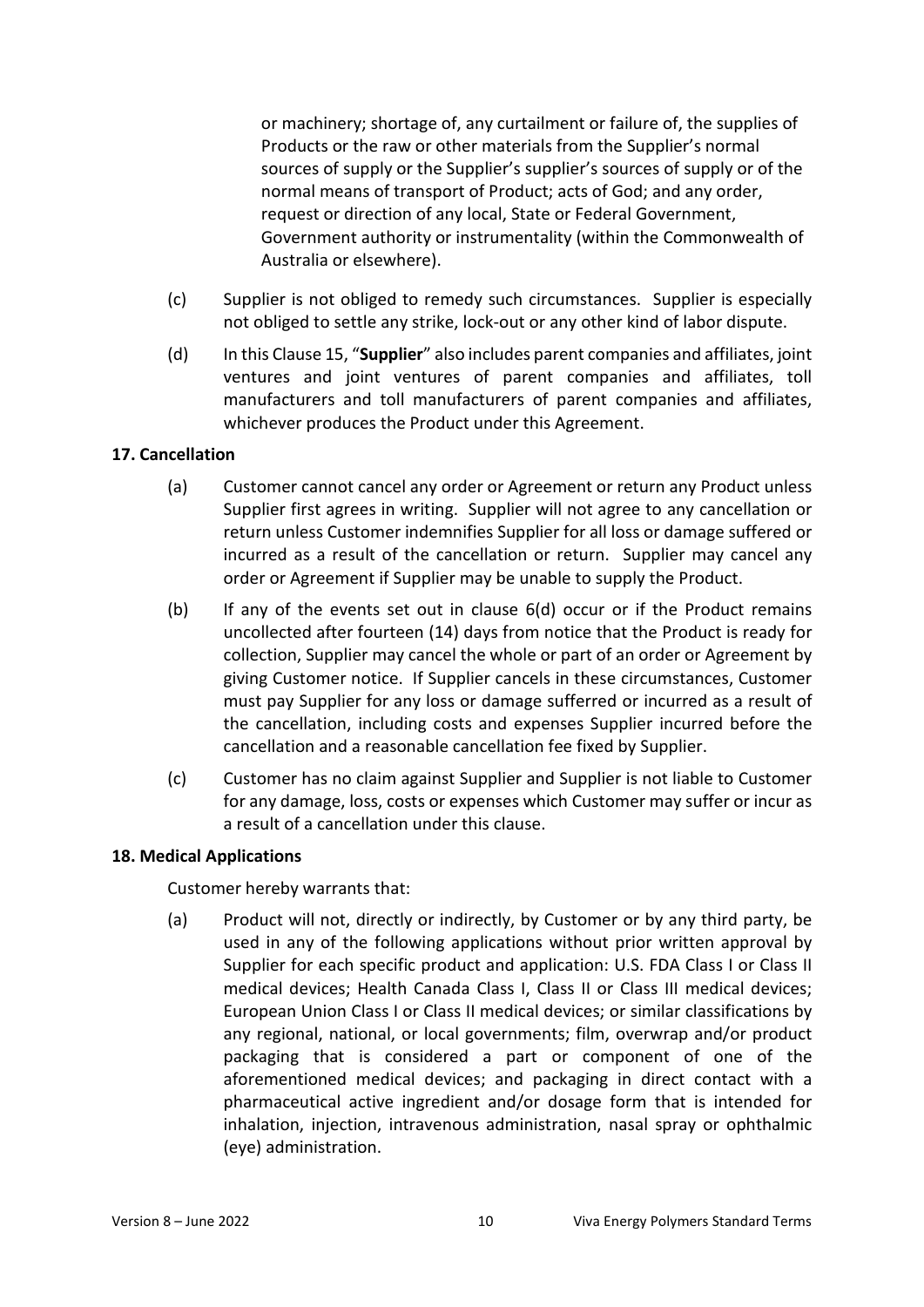(b) Product will not, directly or indirectly, by Customer or by any third party, be used in any of the following applications: U.S. FDA Class III medical devices; Health Canada Class IV medical devices; European Class III medical devices; or similar classifications by any regional, national, or local governments; applications involving permanent implantation into the body and lifesustaining medical applications.

### **19. Technical Assistance**

Any technical advice, assistance, testing or reports furnished by Supplier or any of Supplier's affiliates to Customer with respect to (i) the selection or use of the Product delivered to Customer or (ii) the storing, handling or usage of Product (collectively, the "**Technical Assistance**") will be given and accepted at Customer's sole risk, and Supplier will have no liability whatsoever for the use of, or results obtained from, the Technical Assistance. Customer agrees that Supplier or Supplier's affiliates, agents, officers, directors, employees, representatives and insurers will not be liable or responsible for any aspects of the Technical Assistance, including the preparation and delivery thereof. Customer agrees to indemnify Supplier or Supplier's affiliates, agents, officers, directors, employees, representatives and insurers from and against any and all loss, damage or liability resulting from demands, claims, suits, or actions with regard to any action relating to the Technical Assistance. The indemnity provided will include, but not be limited to court costs, attorneys' fees, costs of investigation, costs of defence, settlements, and judgments associated with such demands, claims, suits or actions. The indemnification will survive the cancellation, termination, completion, or expiration of this Agreement.

### **20. Limitation of Liability**

- (a) Except for such representations, warranties or guarantees as cannot be excluded by virtue of the Consumer Guarantees Act 1993 (New Zealand) or the Competition and Consumer Act 2010 (Australia), all terms, conditions, warranties or undertakings whether express or implied, statutory or otherwise, oral or written, relating to the sale of Product, or to this Agreement are excluded to the fullest extent permitted by law.
- (b) Customer must examine Product upon delivery. If Product is not of merchantable quality, does not conform to any agreed specification or has defects, Customer must notify Supplier in writing within thirty (30) days of delivery. If Customer does not notify Supplier within thirty (30) days, Customer will be deemed to have accepted the Product as being of merchantable quality, free from defects and compliant with the agreed specification.
- (c) Supplier has the right to examine the Product subject of a notification under paragraph (b) and Customer must either return the Product to Supplier, or if they are not capable of redelivery, Customer must make the Product available for inspection by Supplier and permit Supplier to take samples.
- (d) Supplier's liability to Customer will not in any case exceed and will be completely discharged by:
	- (i) replacing the Product or supplying equivalent Product; or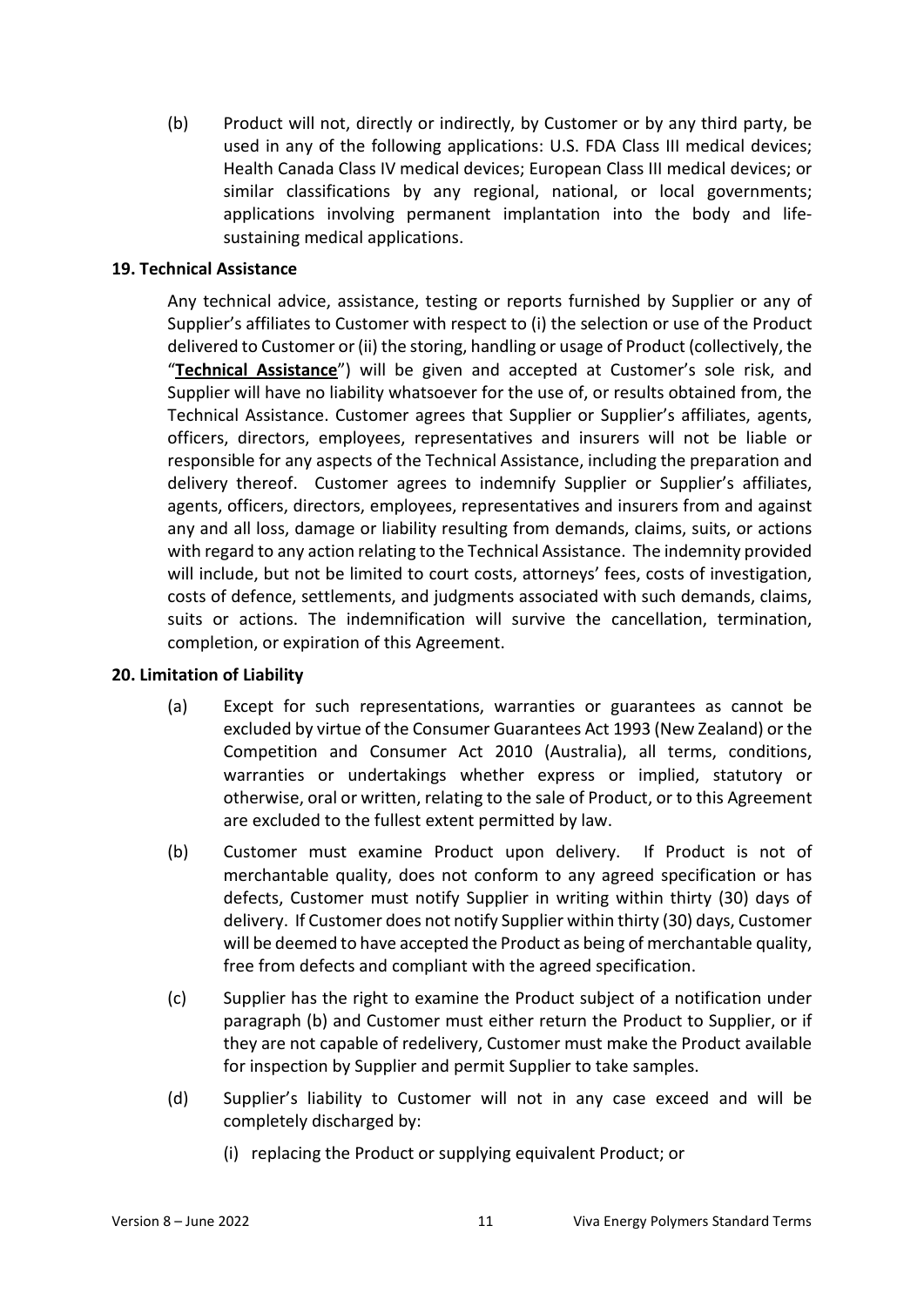(ii) paying the cost of replacing the Product or of acquiring equivalent Product,

and the limitation will apply to liability howsoever arising whether in contract or in tort (including negligence). In no circumstances will Supplier be liable to Customer for any indirect, incidental, consequential or special loss, including loss of profits, sales, market, goodwill or reputation, or any special or exemplary damages (even if Supplier or Customer were advised of the possibility of such loss or damages).

- (e) Customer will indemnify Supplier for all liabilities, losses, damages, costs or expenses suffered or incurred by Supplier as a result of any of the following:
	- (i) Supplier's compliance or attempted compliance with Customer's instructions regarding the Product;
	- (ii) Customer's failure to:
		- A. provide or display safety information on or relating to the Product;
		- B. comply with laws relating to the use, sale, marketing, labeling or marking of Product; or
		- C. detect and bring to Supplier's attention matters for which Supplier may become liable, whether for negligence, under legislation or otherwise;
	- (iii) any statement Customer makes about the Product without Supplier's written approval;
	- (iv) the use of Product by Customer or a third party;
	- (v) any loss, damage or injury to a person or Customer's property or to others arising out of the use or possession of the Product, whether that Product is used singularly or in combination with any other substances or processes; or
	- (vi) Customer's negligence or breach of this Agreement.
- (f) Customer agrees that:
	- (i) the Product is not of a kind ordinarily acquired for personal, domestic or household use or consumption; and
	- (ii) Customer is acquiring the Product for resupply or for using it up or transforming it in the course of a process of production or manufacture in its business.
- (g) From the date on which the Product or any part of the Product has been treated, processed or changed in any manner whatsoever, subject to any liability imposed by statute, Customer will have no claim whatsoever arising directly or indirectly out of the Product or the sale of Product to Customer. Customer has the sole responsibility of determining whether the Product is suitable for any use contemplated by Customer, whether or not Supplier is aware of that use.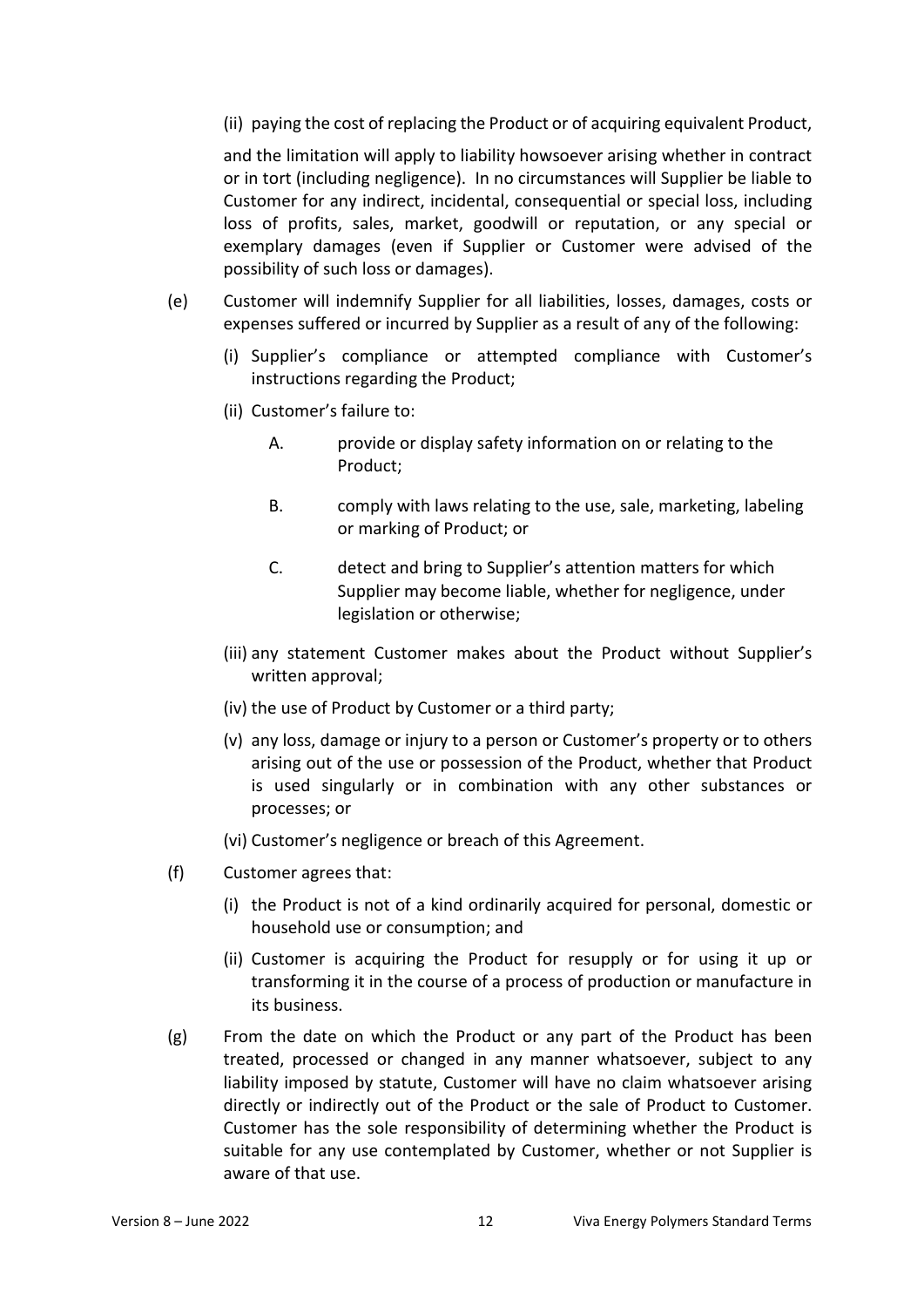(h) If Customer is directed by Supplier to assist in any suspension of supply or recall of Product for any reason, Customer must cooperate and comply with all such reasonable directions to ensure the most effective response to the suspension or recall.

# **21. Storage and Handling**

- (a) Supplier may charge Customer for storage if Customer does not collect the Product or provide adequate delivery instructions within fourteen (14) days after notification that the Product is ready for collection. Customer must pay the charges specified by Supplier. Product stored by Supplier on Customer's behalf is at Customer's sole risk.
- (b) In storing and handling the Product, Customer must comply with all applicable laws, especially those relating to health, safety and the environment. Upon written notice, Customer must allow Supplier to enter Customer's premises to inspect the storage and handling of the Product to enable the Supplier to inspect those premises in connection with the storage and handling of the Products relevant to health, safety and the environment. Nothing in this clause places any responsibility on the Supplier for the Customer's compliance with such laws and regulations and the Supplier may withhold supply of the Products to the Customer at any time the Supplier becomes aware of or believes any supply would cause any risk or danger to health, safety or the environment.
- (c) Customer hereby agrees that Supplier will have the right to immediately cease delivery of Product to Customer, pursuant to this Agreement or otherwise, if, in Supplier's reasonable opinion, Customer fails to take necessary action, within a commercially reasonable time, to prevent or mitigate imminent endangerment to human health, safety, or the environment with regards to Customer or Customer's representatives or agents', storing, handling and usage of the Product.

# **22. Variation**

Supplier is entitled to vary the terms and conditions in this Agreement at any time by giving Customer written notice.

### **23. Waiver**

Even if Supplier does not insist on strict performance of this Agreement, Supplier is not taken to have waived its rights to later require strict performance. A waiver is not effective unless it is in writing. Even if Supplier provides an express waiver, this is not to be taken as a waiver of a subsequent breach of a term or condition in this Agreement.

### **24. Notices**

(a) Notices under this Agreement must be in writing. A notice must be delivered personally or sent by facsimile transmission or post to the other person at their last known address.